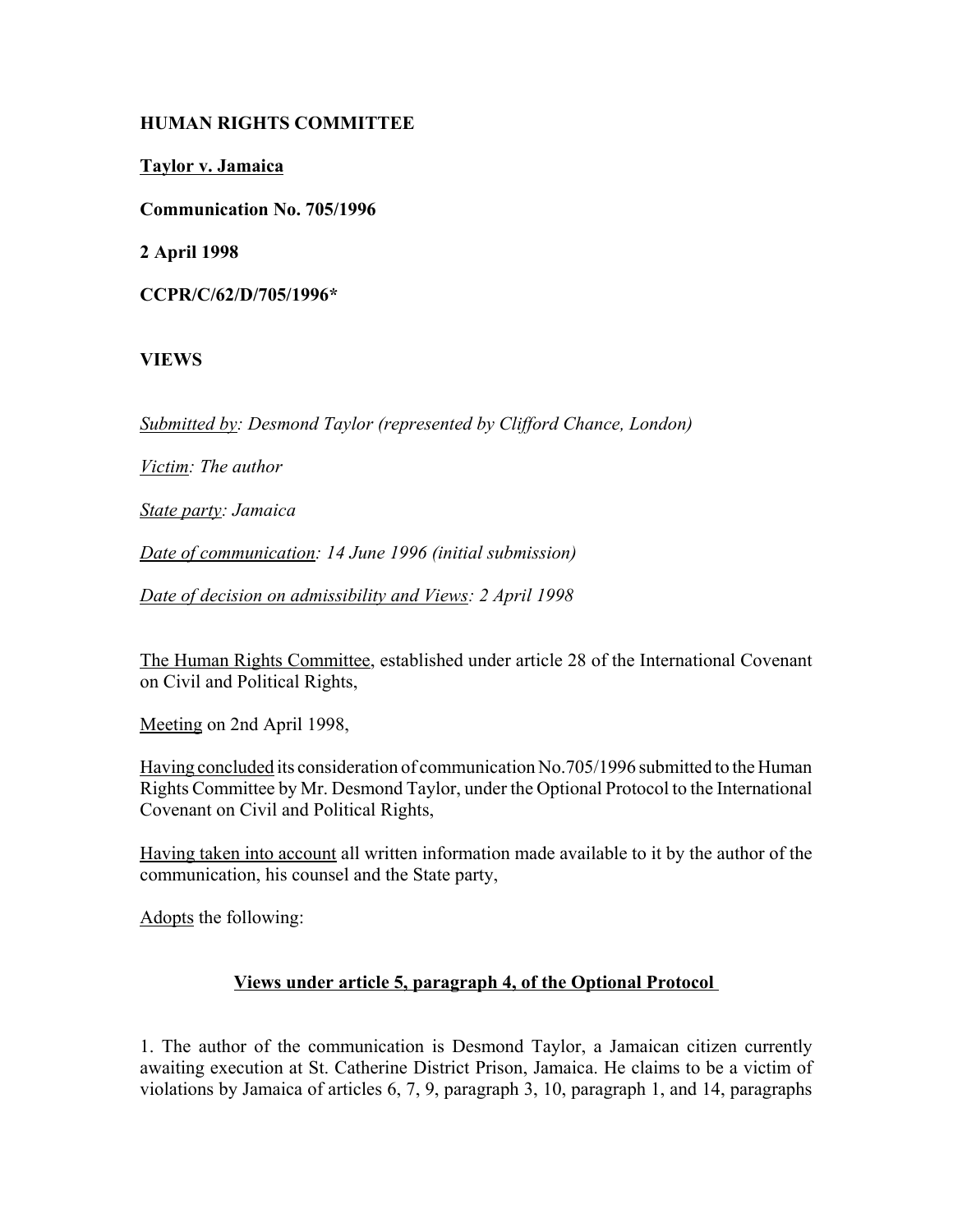1 and 3(b), (c ) and (d). He is represented by Steven Dale of the London law firm of Clifford **Chance** 

## The facts as submitted by the author:

2.1 The author was convicted, with two co-defendants, his brother Patrick Taylor<sup>1</sup> and one Steve Shaw<sup>2</sup>, of four counts of capital murder and sentenced to death in the St. James' Circuit Court, Montego Bay, on 25 July 1994. His appeal against conviction was dismissed by the Court of Appeal of Jamaica on 24 July 1995. A subsequent petition for special leave to appeal to the Judicial Committee of the Privy Council was dismissed on 6 June 1996.

2.2 On 27 March 1992, the decomposing bodies of Horrett Peddlar, his wife, Maria Wright, and their two small children, Matthew and Useph, were discovered on the grounds surrounding the Peddlar home. They had been 'chopped to death' with blows to head, body and limbs.

2.3 On the same day, the author, his brother, and several other members of the Taylor family were taken in for questioning; all except Patrick Taylor were allowed to leave on the same day. Patrick Taylor was detained for a period of 26 days and then released. He and the author were rearrested on or about 5 May 1992. Desmond and Patrick Taylor and Steve Shaw were then charged with the murders of the Peddlar family. It was a matter of local knowledge that there had been a longstanding animosity between the Peddlar and Taylor families: Desmond Taylor was a debtor of Mr. Peddlar, and the Taylor brothers had previously been charged with assault on the deceased; criminal proceedings were still pending in 1992 when the Peddlar family was murdered.

2.4 At trial, the author made an unsworn statement denying his presence at the crime scene. The prosecution's case was based on a statement allegedly made in police custody by Patrick Taylor on 4 May 1992. He had been confronted with Steve Shaw in the presence of a police office, and Shaw had allegedly confided to Patrick Taylor that " me did down a June Lawn when me see Mark (Patrick Taylor's alias), Boxer (Desmond Taylor's Alias) and President . . . When me see Mark, President and Boxer, me and Mark go up to a de gate and watch Boxer and President go up a de yard and chop up the people dem." Patrick Taylor allegedly replied "Curly", a name by which Shaw was known and started to cry, saying "Boxer no tell you no if say nothing. Alright sir. Me go up day but me never know say dem serious dem go kill de people dem".

2.5 Thus, the evidence for the author's involvement in the murders was (a) by reason of Shaw's statement that the murders were not carried out by him or Patrick Taylor but by the author and another person; and (b) Patrick Taylor's response to Shaw's allegation when they were brought together during the period they spent in custody in Montego Bay.

2.6 Counsel argues that all available domestic remedies have been exhausted for the purposes of article 5, paragraph 2(b), of the Optional Protocol. While a constitutional motion might be available to Desmond Taylor in theory, it is not available in practice, since he is indigent and the State party does not make available legal aid for the purpose of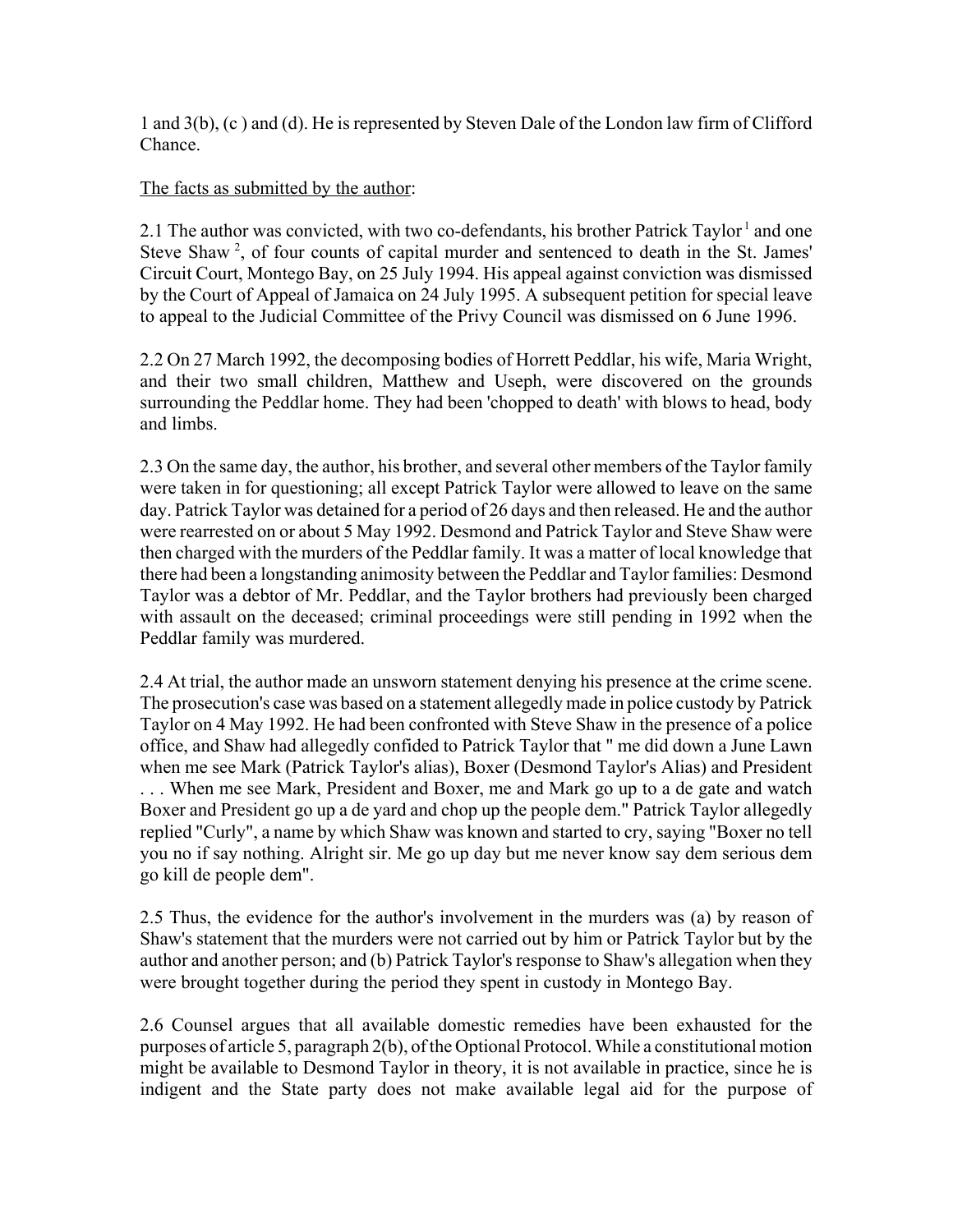constitutional motions. Reference is made to the Committee's jurisprudence.

## The complaint:

3.1 Counsel alleges a violation of articles 9, paragraph 3, and 14, paragraph 3(c), because of the State party's failure to bring Desmond Taylor to trial within a reasonable time. Thus, the author spent two years and three months in pre-trial detention before his trial and conviction on 25 July 1994. While counsel concedes that the complexity of a case is relevant in considering whether there have been violations of the above provisions, he contends that the issues involved in the case against Desmond Taylor were not complex, as the primary evidence against him was the statement made by the co-accused, Steve Shaw, and his alleged admissions. It is noted that at no stage did the author seek any adjournment of the proceedings.

3.2 It is submitted that there was a breach of article 14, paragraph 3(b) and (d), because the author was assigned the same legal representative as his brother Patrick - one single lawyer represented their interests although the way the prosecution had presented the case against the author and his brother was quite different. Thus, the prosecution contended that the author had directly participated in the killings, whereas the charge against Patrick Taylor was that he was present at the scene and was willing to assist or to encourage. The potential for conflict of interest was therefore serious.

3.3 The above scenario is said to have caused the author real prejudice, because in respect of each of the co-accused, different rules applied. Patrick Taylor, charged with non-capital murder, would be guilty on a simple joint enterprise basis, whereas the author, charged with capital murder, was subject to the different test of the so-called "trigger man" rule in Section 2(2) of the Offences against the Person (Amendment) Act: i.e., that he had to commit an act of violence at his own hand. Counsel argues that the judge failed to direct the jury in the author's case of the requirements of Section 2(2), and that the danger of this occurring would have been substantially reduced if the author had been represented separately.

3.4 It is submitted that the conditions of the author's detention at St. Catherine District Prison amount to a violation of articles 7 and 10, paragraph 1. Reference is made in this context to the findings of various reports issued by non-governmental organizations on conditions of incarceration at St. Catherine District Prison. Conditions of detention applicable to Desmond Taylor include

- confinement to a small cell for 23 hours a day;
- no provision of a mattress or bedding for the concrete bunk used for sleeping;
- wholly deficient sanitation, inadequate ventilation and total absence of natural lighting;
- lack of provision of health care and medical facilities;
- absence of reeducation and work programs for condemned inmates on death row. Counsel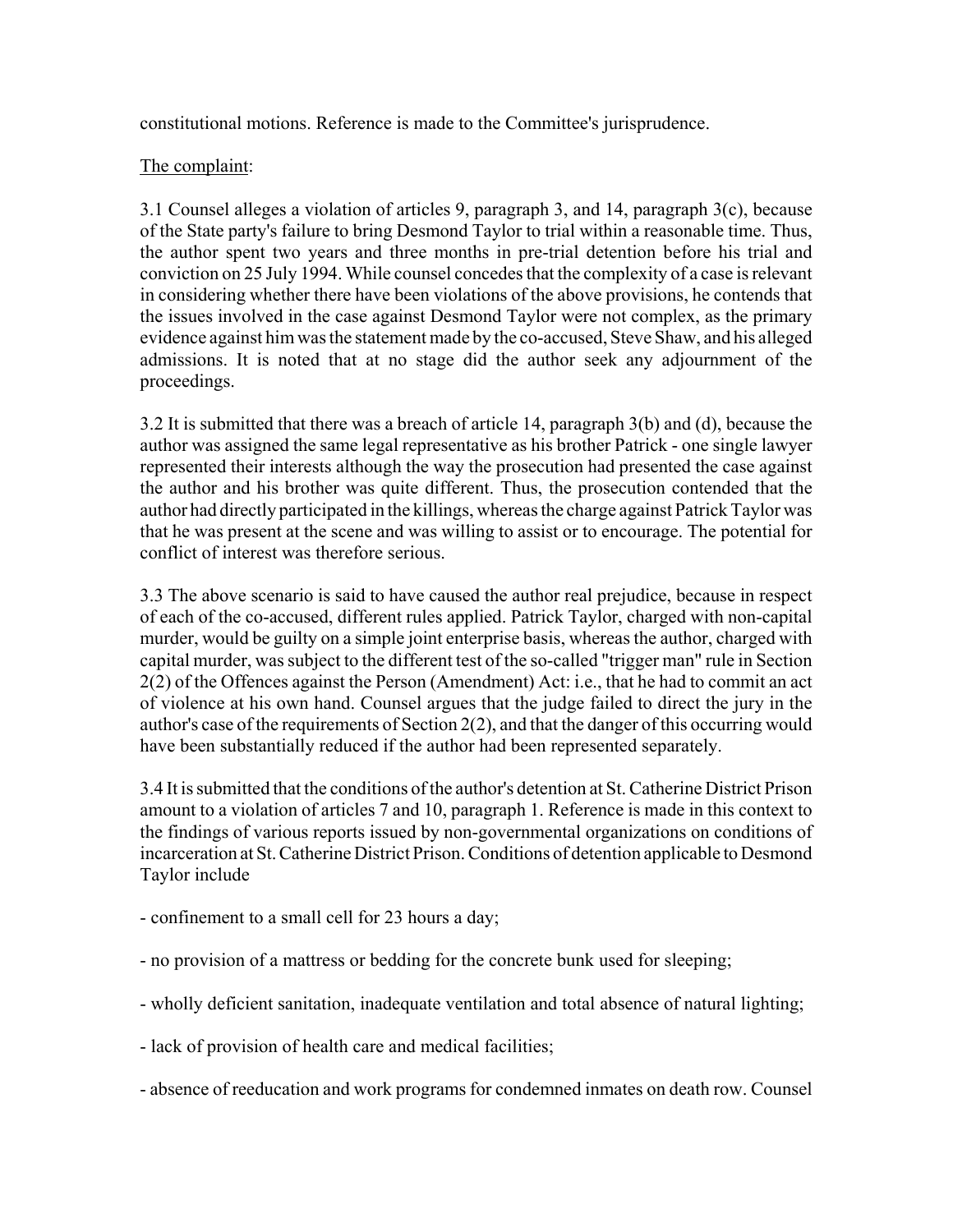argues that Desmond Taylor's rights under the ICCPR as an individual are being violated, notwithstanding the fact that he is a member of a recognizable class of individuals - inmates on death row - who are detained in similar conditions and suffer similar violations of their rights: a violation of the Covenant does not cease to be a violation merely because others suffer the same deprivation at the same time.

3.5 Counsel argues that the conditions of incarceration and the cell to which the author is confined constitute a violation of the UN Standard Minimum Rules for the Treatment of Prisoners. Reference is made to the jurisprudence of the Committee<sup>3</sup>.

3.6 It is argued that an execution which might have been lawful if carried out immediately and without exposing the convicted prisoner to the aggravated punishment of inhuman treatment during a lengthy period of detention can become unlawful if the proposed execution comes at the end of a substantial period of detention in intolerable conditions. Counsel relies on the judgment of the Judicial Committee in Pratt and Morgan as an authority for the proposition that carrying out a sentence of death may become unlawful where the conditions in which a condemned prisoner is held, either in terms of time or physical discomfort, constitute inhuman and degrading treatment contrary to article 7. The author "was sentenced to death, not to death preceded by a substantial period of inhuman treatment. ... [t]he intervening inhuman treatment .. renders the carrying out of the sentence unlawful".

3.7 It is submitted that the State party violated article 14, paragraph 1, *juncto* 2, paragraph 3, by denying the author the right of access to court to seek (constitutional) redress for the violation of his fundamental rights which he has suffered. Counsel notes that the State party's failure to provide legal aid for the purpose of constitutional motions violates the Covenant because this denies the author an effective remedy in the process of the determination of his rights. To counsel, proceedings in the Supreme (Constitutional) Court must conform with the requirements of a fair hearing within the meaning of article 14, paragraph 1, encompassing the right to legal aid.

#### State party's observations and counsel's comments:

4.1 By submission of 10 October 1996, the State party does not challenge the admissibility of the complaint and directly offers comments on the merits. As to the allegations under articles  $9(3)$  and  $14(3)(c)$ , it argues that during the 27 months of the author's pre-trial detention, a full preliminary inquiry into the case was held. It rejects the affirmation that 27 months of pre-trial detention constitutes "undue delay".

4.2 Concerning the claim of violation of article 14 paragraph 3 (b) and (d), because the author and his brother were represented by the same legal aid lawyer during their trial in the St. James' Circuit Court, the State party concedes "that it may have been prejudicial to the author, who was on a charge of capital murder, to be represented by counsel who was also representing his brother, who was charged with non-capital murder". However, the State party argues that Desmond Taylor was free to seek separate representation, but that he chose instead to accept joint representation with his brother: that he chose not to exercise his right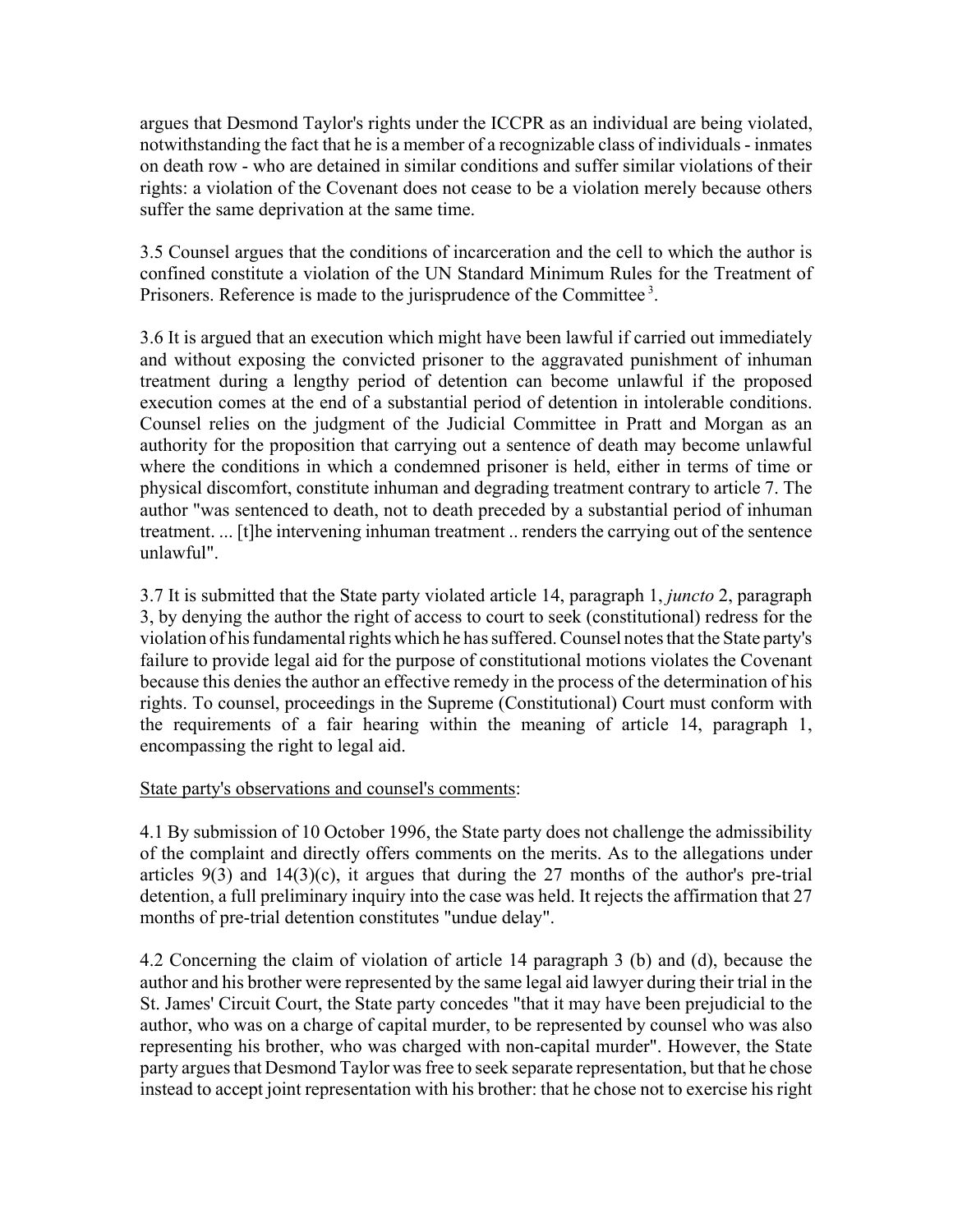cannot be attributed to the State party. Given the family relationship, the State party suggests that the author had no difficulty with the arrangement.

4.3 Regarding the allegation that Desmond Taylor was prevented from seeking constitutional redress because of the absence of legal aid for constitutional motions, the State party denies that failure to provide legal aid for such motions amounts to a violation of the Covenant, as there is no requirement to grant legal aid for the purpose. It further notes that indigence is not an absolute barrier to the filing of constitutional motions, as major cases have been filed by indigent individuals, including in the case of Pratt and Morgan v. Attorney-General of Jamaica.

4.4 Given the above, the State party argues that the imposition of the death sentence does not constitute a violation of article 6. It adds that the claim that the trial judge misdirected the jury on the 'trigger man' rule in Section 2(2) of the Offences against the Person (Amendment) Act was examined in detail by the Court of Appeal; moreover, this issue concerned the evaluation of facts and evidence in the case, the examination of which generally falls outside the scope of the Committee's competence.

5.1 In his comments, counsel reaffirms his claim relating to articles 9(3) and 14(3)(c) - the State party's justification that a preliminary inquiry took place during the 27 months of the author's pre-trial detention is dismissed as fallacious, since preliminary inquiries are conducted in all murder cases in Jamaica and do not generally result in pre-trial detention of 27 months. In any event, the preliminary inquiry in the author's case was only held 9 months after the arrest, and the State party fails to explain its course and scope.

5.2 As to article 14, paragraph 3 (b) and (d), counsel argues that his client never volunteered to be represented by the same lawyer as his brother. None of the lawyers who represented him nor the judge at the preliminary inquiry or the trial advised him that not only could he have been represented separately but should have been. The author believed that because he lacked the money to arrange for separate representation, he was obliged to accept the arrangement that he and his brother be represented by the same lawyer. Counsel dismisses as absurd the State party's argument that since the author chose not to exercise his right to be represented separately, any shortcomings in the defense cannot be attributed to it. To argue that the family relationship between Desmond and Patrick suggested acceptance of the representation arrangement is equally fallacious: rather, the close relationship between the brothers, in the context of the significant differences in the nature of the cases against them, made separate representation more important, not less important.

5.3 Counsel adds that representation by the same lawyer caused his client real prejudice. Thus, the author's only meeting with counsel prior to the trial was for some minutes before the preliminary inquiry. Thereafter, the author did not meet with counsel until the trial, and during the trial, he only spoke with him for a few minutes at a time. At no stage did counsel take detailed instructions from the author, nor did he go through the prosecution evidence with the author. Finally, counsel did not call an important witness Desmond Taylor wanted called, and who could have testified that the deceased had been threatened by persons other than the accused. In these circumstances, where counsel was "always in a hurry", the author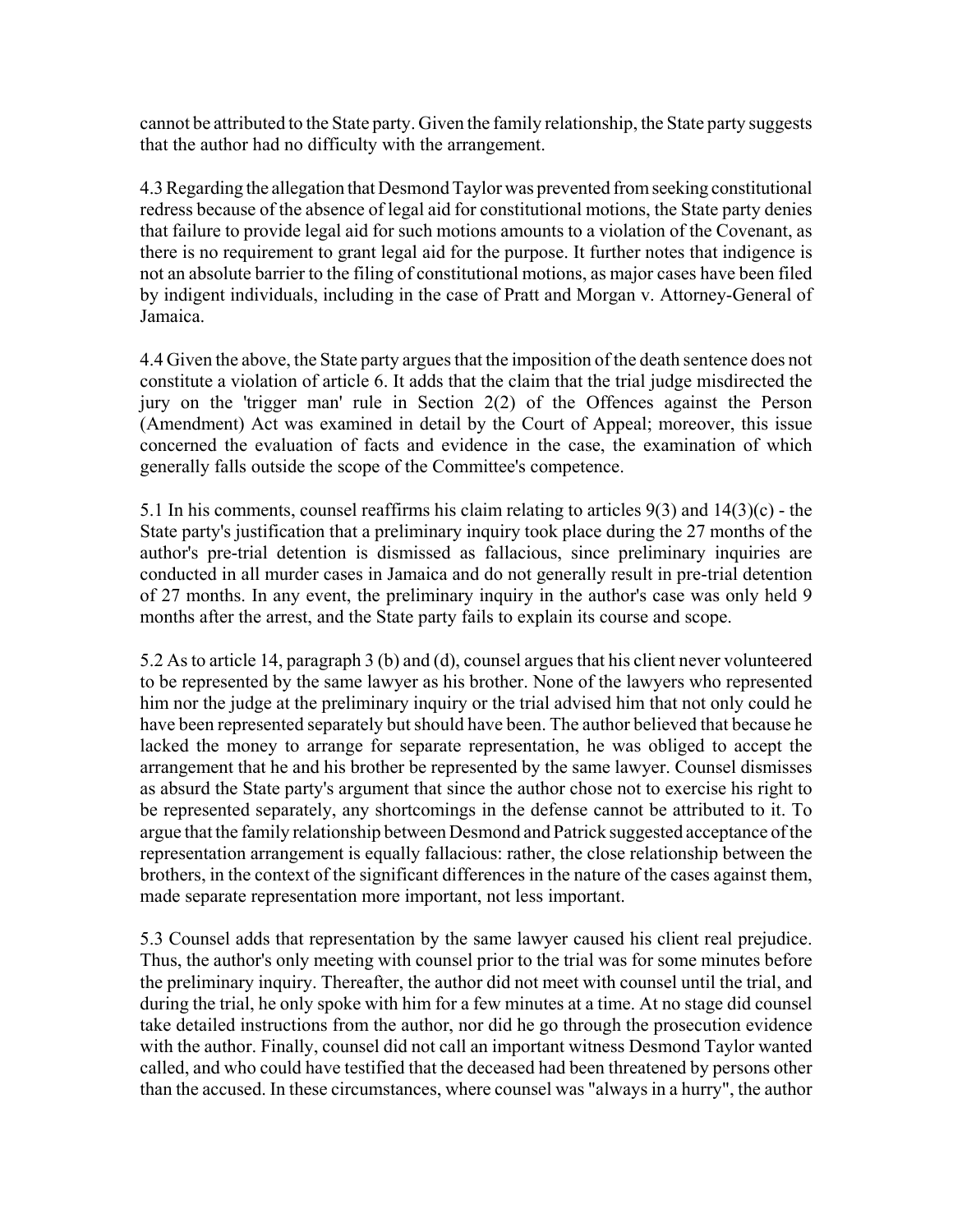had wholly insufficient time and facilities for the preparation of his defense. Representation by separate lawyers for the author and his brother would have minimized the chance of such failures and enhanced attention to the preparation of the author's defence.

5.4 It is reaffirmed that failure to provide legal aid for constitutional motions constitutes a violation of articles 14, paragraph 1, juncto 2, paragraph 3, because it deprived the author of a potentially effective remedy. Counsel adds that the author's brother wrote to the Jamaica Council for Human Rights about the possibility of filing a constitutional motion but was informed that the process was expensive, and that no lawyer in Jamaica would agree to representation on a pro bono basis for this purpose.

5.5 Finally, counsel notes that the State party has not reacted to the author's allegations concerning appalling conditions of detention on death row, said to be in violation of articles 7 and 10, paragraph 1; he notes that, apart from being contrary to the UN Standard Minimum Rules for the Treatment of Prisoners, these conditions are contrary to the terms of Resolution 1996/15 of the U.N. Economic and Social Council on "Safeguards Guaranteeing Protection of the Rights of those facing the Death Penalty".

5.6 Counsel emphasizes that Desmond Taylor does not agree to a joinder of the examination of the admissibility and the merits of the communication.

## Admissibility considerations and examination of the merits:

6.1 Before considering any claims contained in a communication, the Human Rights Committee must, in accordance with rule 87 of its rules of procedure, decide whether or not it is admissible under the Optional Protocol to the Covenant.

6.2 Regarding the claim that the author had insufficient opportunity to prepare his defence and that his representative made little effort to consult with him, take his instructions or trace and call witnesses, the Committee recalls that counsel was initially privately retained. It is of the opinion that the State party cannot be held accountable for any alleged deficiencies in the defence of the accused or alleged errors committed by the defense lawyer, unless it was manifest to the trial judge that the lawyer's behavior was incompatible with the interests of justice. In the present case, there is no indication that author's counsel, a Queen's Counsel, was not acting other than in the exercise of his professional judgment by deciding to ignore certain of the author's instructions and not to call a witness. This claim is accordingly inadmissible under article 2 of the Optional Protocol.

6.3 With the dismissal of the author's petition for special leave to appeal by the Judicial Committee of the Privy Council in June 1996, the author has exhausted all available domestic remedies. In the circumstances, the Committee deems it expedient to proceed with the examination of the merits of the case; it notes that the State party has not raised any objections to admissibility, while the author wishes to see admissibility and merits to be dealt with separately. The Committee notes that while reiterating this request, counsel has also commented on the State party's arguments relating to the merits. As both parties have had the full opportunity to comment on each other's merits submissions, the Committee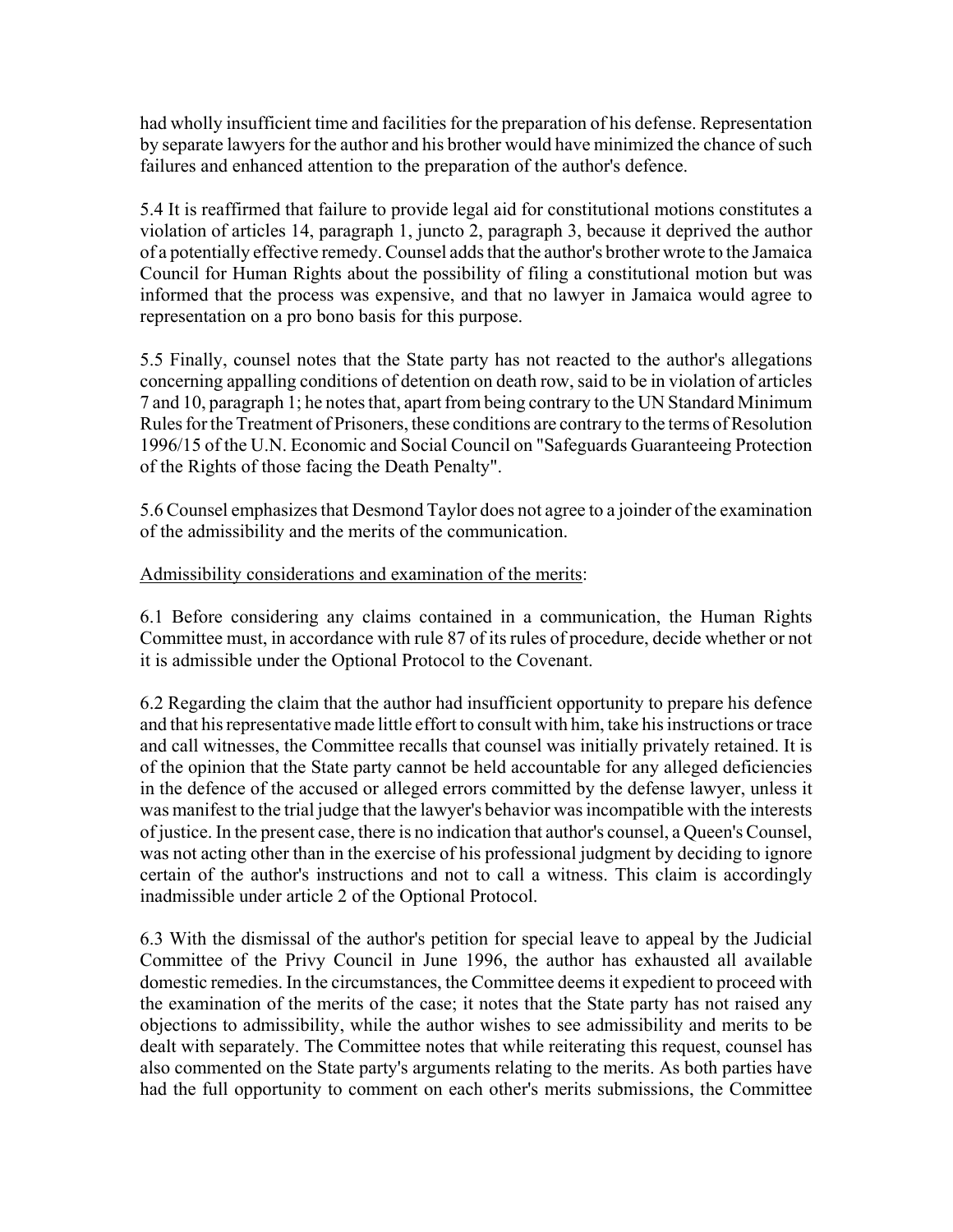considers that it should proceed with the examination of the merits of the communication.

6.4 The Committee, accordingly, declares the author's remaining claims admissible and proceeds with the examination of their substance, in the light of the information made available to it by the parties, as required by article 5, paragraph 1, of the Optional Protocol.

7.1 Concerning the author's contention that he was not tried without undue delay because of a lapse of nearly 27 months between arrest in May 1992 and trial in July 1994, the Committee has noted the State party's contention that this delay is not unduly long mainly because a preliminary inquiry was held during the period. The Committee considers however, that a delay of two years and nearly three months between arrest and trial, during which Desmond Taylor was detained, constitutes a violation of his right to be tried within a reasonable time or to be released. The delay of 27 months between arrest and trial is also such as to amount to a violation of the author's right to be tried without undue delay. The State party has not provided any arguments related for example to particular complexities of the case, which could have justified such delay. The Committee accordingly concludes that there has been a violation of articles 9, paragraph 3, and article 14, paragraph 3(c), in the case.

7.2 Mr. Taylor contends that his defence was flawed because he was represented by the same lawyer as his brother, although there was a conflict of interest between them, since the charges against the brothers differed. The Committee recalls that Desmond and Patrick Taylor were represented by senior counsel, that counsel was privately retained by the brothers for the preliminary enquiry and that at the start of the trial counsel requested that he be assigned on a legal aid basis to both the author and his brother. The Committee observes that both defendants denied their presence at the scene of the crime, or any knowledge of it and that they denied the statements attributed to them. There was in these circumstances no potential for conflict of interests in their defence. Neither was putting forward any evidence or submissions which reflected on the other. The Committee concludes that the facts before it do not disclose a violation of article 14, paragraph 3 (b) and (d), of the Covenant.

7.3 Mr. Taylor argues that the State party's failure to provide him with legal aid for the purpose of filing a constitutional motion constitutes a violation of his Covenant rights. The determination of rights in proceedings in the Supreme (Constitutional) Court of Jamaica must conform with the requirements of a fair hearing in accordance with article 14, paragraph 1.<sup>4</sup> In the author's case, the Constitutional Court would be called upon to determine whether the author's conviction in a criminal case violated the guarantees of a fair trial. In these cases, the application of the requirement of a fair hearing in the Constitutional Court should comply with the principles set out in article 14, paragraph 3(d). It follows that where a condemned prisoner seeking constitutional review of irregularities in his criminal trial has no means to meet the costs of legal representation in order to pursue his constitutional remedy and where the interest of justice so requires, legal aid should be made available by the State party. In the instant case, the absence of legal aid deprived the author of an opportunity to test the irregularity of his criminal trial in the Constitutional Court in a fair hearing; this constitutes a violation of article 14.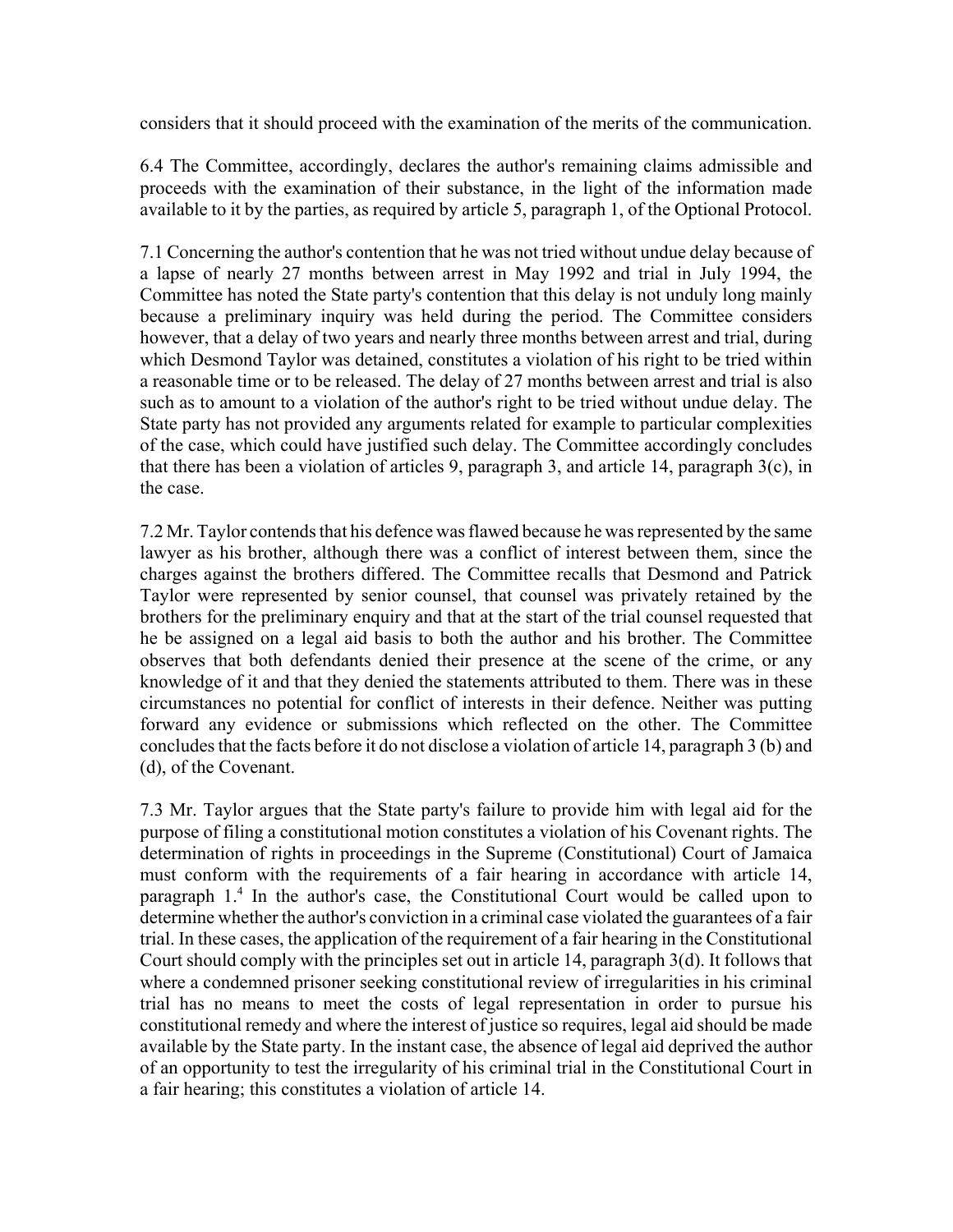7.4 The author claims that his execution after a lengthy period on death row in conditions which amount to inhuman and degrading treatment would be contrary to article 7 of the Covenant. The Committee reaffirms its constant jurisprudence that detention on death row for a specific period - in this case three and a half years - does not violate the Covenant in the absence of further compelling circumstances. The conditions of detention may, however, constitute a violation of articles 7 or 10 of the Covenant. Mr. Taylor alleges that he is detained in particularly bad and insalubrious conditions on death row; the claim is supported by reports which are annexed to counsel's submission. There is a lack of sanitation, light, ventilation and bedding; confinement for 23 hours a day and inadequate health care. Counsel's submission takes up the main arguments of these reports and shows that the prison conditions affect Desmond Taylor himself, as a condemned prisoner on death row. The author's claims have not been refuted by the State party, which remains silent on the issue. The Committee considers that the conditions of detention described by counsel and which affect Mr. Taylor directly are such as to violate his right to be treated with humanity and respect for the inherent dignity of his person, and are thus contrary to article 10, paragraph 1.

7.5 The Committee considers that the imposition of a sentence of death upon conclusion of a trial in which the provisions of the Covenant have not been respected constitutes, a violation of article 6 of the Covenant if no further appeal against the sentence is possible. In Mr. Taylor's case, the final sentence of death was passed without having met the requirements for a fair trial set out in article 14 of the Covenant. It must therefore be concluded that the right protected under article 6 has also been violated.

8. The Human Rights Committee, acting under article 5, paragraph 4, of the Optional Protocol to the International Covenant on Civil and Political Rights, is of the view that the facts before it disclose violations of articles 9, paragraph 3; 10, paragraph 1, 14, paragraph 1, and 14, paragraph 3(c), and consequently of article 6 of the Covenant.

9. Under article 2, paragraph 3(a), of the Covenant, Desmond Taylor is entitled to an effective remedy entailing the commutation of his death sentence.

10. On becoming a State party to the Optional Protocol, Jamaica recognized the competence of the Committee to determine whether there has been a violation of the Covenant or not. This case was submitted for consideration before Jamaica's denunciation of the Optional Protocol became effective on 23 January 1998; in accordance with article 12(2)of the Optional Protocol it continues to be subject to the application of the Optional Protocol. Pursuant to article 2 of the Covenant, the State party has undertaken to ensure to all individuals within its territory or subjected to its jurisdiction the rights recognized in the Covenant and to provide an effective and enforceable remedy in case a violation has been established. The Committee wishes to receive from the State party, within 90 days, information about the measures taken to give effect to the Committee's Views.

[Adopted in English, French and Spanish, the English text being the original version. Subsequently to be issued also in arabic, Chinese and Russian as part of the Committee's annual report to the General Assembly.]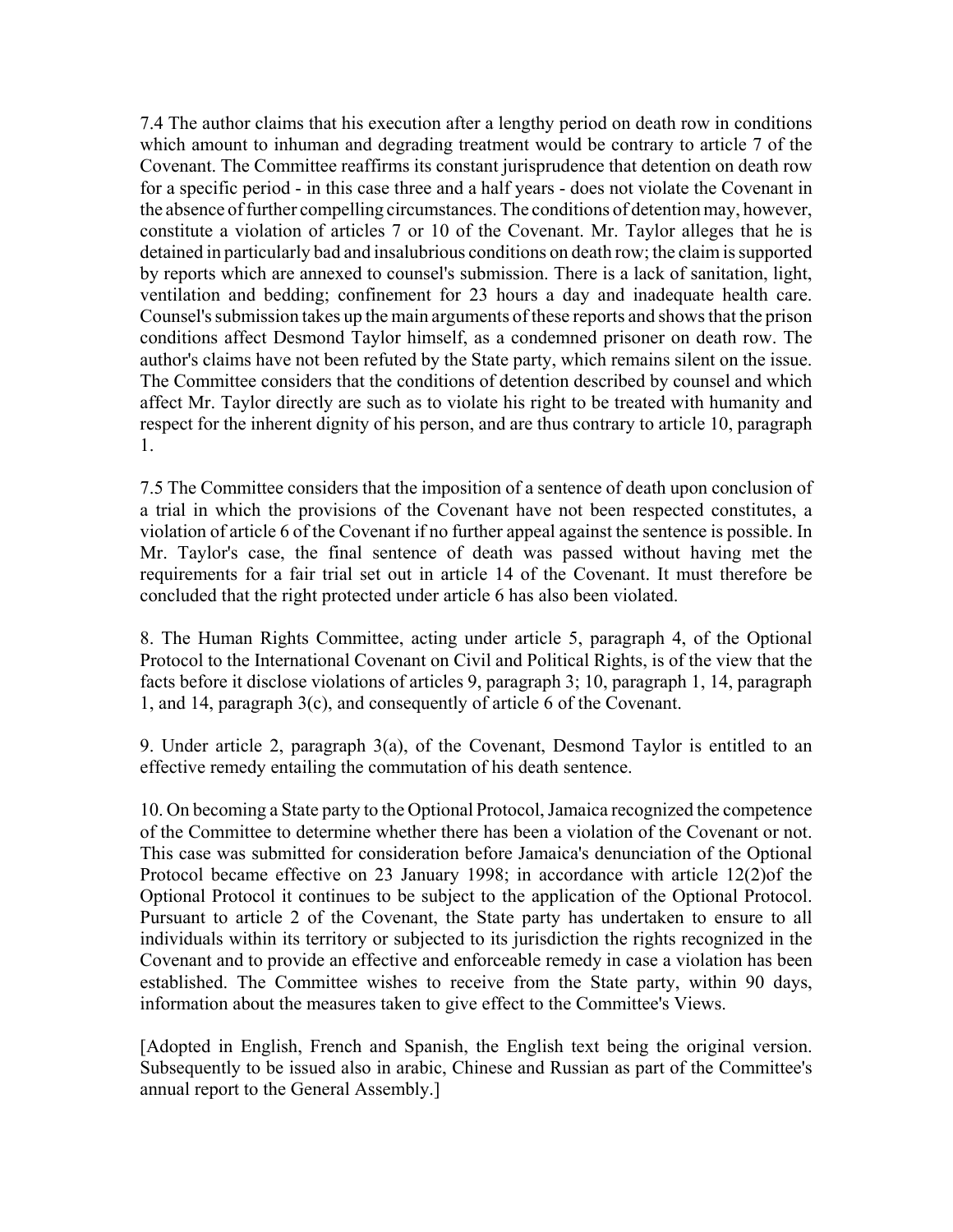\*/ Made public by decision of the Human Rights Committee.

**\_\_\_\_\_\_\_\_\_\_\_\_\_**

\*/ The following members of the Committee participated in the examination of the present communication: Mr. Nisuke Ando, Mr. Prafullachandra N. Bhagwati, Mr. Th. Buergenthal, Lord Colville, Ms. Christine Chanet, Mr. Omran el Shafei, Ms. Elizabeth Evatt, Mr. Eckart Klein, Mr. David Kretzmer, Mr.Rajsoomer Lallah, Ms. Cecilia Medina Quiroga, Mr. Fausto Pocar, Mr. Martin Scheinin, Mr. Maxwell Yalden and Mr. Abdallah Zakhia.

\*\*/ An individual opinion signed by Committee Members Ando, Bhagwati, Buergenthal and Kretzmer is appended to the present document.

1/ Views in the case of Patrick Taylor (communication No.707/1996) were adopted on 18 July 1997.

2/ The case of Steve Shaw is before the Committee as communication No.704/1996.

3/ Views on communication No.458/1991 (Albert W. Mukong v. Cameroon), adopted 21 July 1994, para. 9.3.

4/ See communication No.377/1989 (A. Currie v. Jamaica), Views adopted 29 March 1994, paragraph 13.4; communication No.707/1996 (Patrick Taylor v. Jamaica), Views adopted 18 July 1997, paragraph 8.2.

# **Appendix**

# Individual opinion signed by Mr.Nisuke Ando, Mr. Prafullachandra Bhagwati, Mr. Th. Buergenthal and Mr. D. Kretzmer

The facts relating to this communication sent by the author are set out in the views expressed by the majority members of the Committee and it is therefore not necessary to reiterate them. We may straight away proceed to consider the questions arising in the communication.

The conclusions reached by the majority members are contained in paragraphs 7.1 to 7.5 of the views expressed by them. We agree with the conclusions set out in paragraphs 7.1, 7.2 and 7.4 and we do not therefore see any reason to repeat what is already stated in those paragraphs beyond stating that we are wholly in agreement with the conclusions set out in those paragraphs: we are however unable to agree with the reasoning contained in paragraph 7.3 and the conclusion reached in that paragraph. We are of the view that in the present case, the State Party was not obliged to grant legal aid to the author for proceeding before the Constitutional Court. Our reasons for saying so are the following.

It is undoubtedly true that in Patrick Taylor's case, the Committee took the view that legal